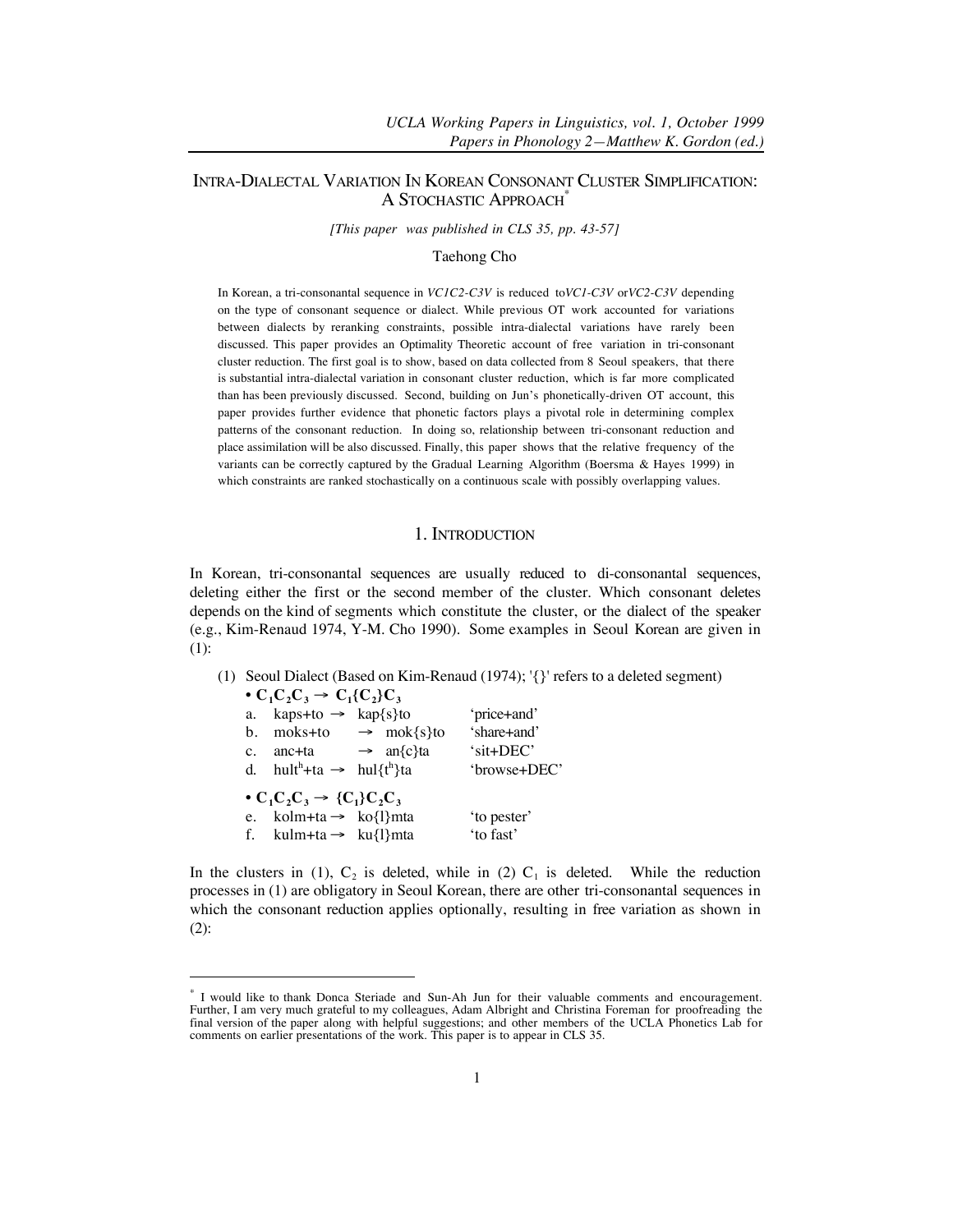(2) Free-Variation

|  | a. $/lk+C/\rightarrow \{1\}kC \sim lkC$                                        |                  |
|--|--------------------------------------------------------------------------------|------------------|
|  | e.g., ilk+ta $\rightarrow$ i{l}kta ~ ilkta                                     | 'to read+DEC'    |
|  | kilk+ta $\rightarrow$ ki{l}kta ~ kilkta                                        | 'to scrach+DEC'  |
|  | b. $\text{lp}+\text{C}/\rightarrow \text{lp}+\text{C} \sim \text{lp}+\text{C}$ |                  |
|  | e.g., palp+ta $\rightarrow$ pal{p}ta ~ palpta                                  | 'to step+DEC'    |
|  | yalp+ta $\rightarrow$ yal{p}ta ~ yalpta                                        | 'to be thin+DEC' |

According to many researchers (e.g., Kim-Renaud 1974, Y. Cho 1990, Iverson & Lee 1994, J. Jun 1998 among many others), when the underlying consonant clusters consist of  $\frac{1}{a}$  and  $\frac{1}{b}$ , it is  $\frac{1}{b}$  that is deleted if the reduction applies optionally as in (2a). On the other hand, when the cluster contains /l/ and /p/, it is not the /l/, but rather the /p/ that is deleted, as in (2b).

This asymmetric consonant deletion phenomenon has been dealt with in a variety of phonological frameworks, from the early generative phonology (Kim-Renaud 1974), to non-linear phonology (Y. Cho 1990) and early Optimality Theory (Iverson & Lee 1994), and most recently in phonetically driven Optimality Theory (J. Jun, 1998). These previous analyses have captured a number of crucial intuitions about Korean cluster simplification, but they have also ignored some relevant aspects of the data. First, following Kim-Renaud (1974), many Korean phonologists have overlooked a third variant besides the two variants given in (2), namely  $[i]{k}a]$  and  $[pa{]}\phi a]$  in Seoul Korean. Second, they have only considered contexts where C3 is /t/ (presumably in order to simplify the data for expository purposes) but they have not tested the possibility that reduction patterns can be phonologically influenced by the type of  $C_3$ . Finally, previous analyses have relied simply on different rule ordering or free ranking between constraints in accounting for free variation, but have failed to capture the relative frequency of these variants.

This paper provides an Optimality Theoretic account of free variation in tri-consonant cluster reduction. The goal of this paper is three-fold. The first goal is to show, based on data collected from 8 Seoul speakers, that there is substantial intra-dialectal variation in consonant cluster reduction, which is far more complicated than has been previously discussed. Second, building on Jun's (1995, 1998) phonetically-driven OT account, this paper provides further evidence of the role of phonetic (especially perceptual) factors in determining complex consonant reduction patterns. In doing so, relationship between triconsonant reduction and place assimilation will be also explored. Finally, this paper shows that the relative frequency of the variants can be correctly captured by the Gradual Learning Algorithm (Boersma & Hayes 1999) in which constraints are ranked stochastically on a continuous scale with possibly overlapping values.

## 1.1. *Jun's (1995, 1996, 1998) Phonetically-driven constraints*

In general, phonetically-driven constraints are based on the idea that speech production is governed by two possibly conflicting principles: ease of articulation and ease of perception. The principle of ease of articulation can be used to motivate the consonant cluster reduction, as expressed by Jun's constraint WEAK in (3):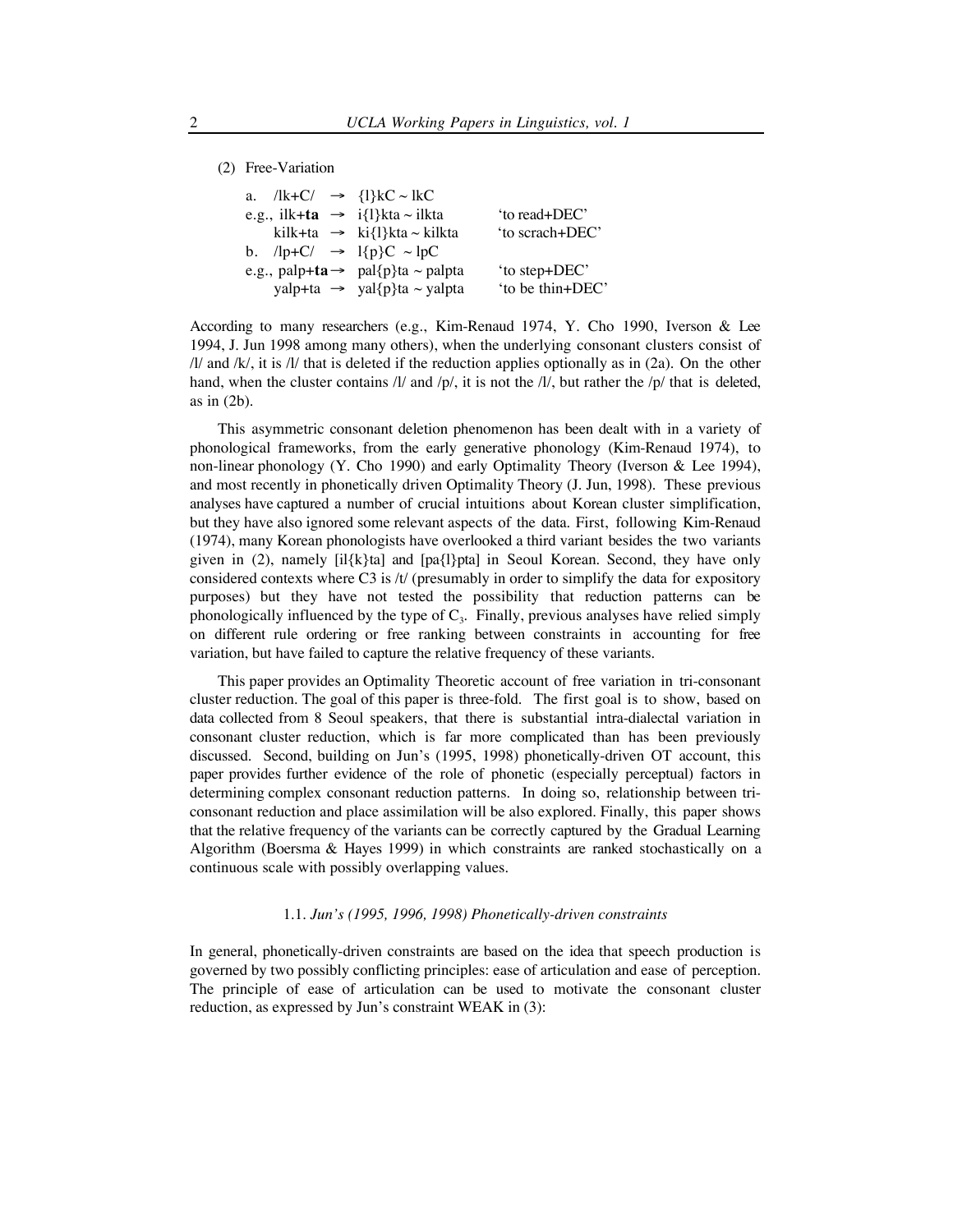(3) WEAKening constraint: Conserve articulatory effort (= \*Gesture) (from Jun 1998: 383)

This effort minimization constraint penalizes any candidates in a gradient fashion: the more consonants there are in the consonant cluster, the more severely the candidate is penalized.

The second type of constraint proposed by Jun is a type of faithfulness constraint that preserves perceptual cues as in (4):

(4) Preservation constraint (from Jun 1998)

PRES(X): Preserve perceptual cues for place, manner, and other properties of a segmental class X.

In order to illustrate preservation constraints, let us look at an example of perceptual cues for each member of the consonant cluster /stb/ in the English phrase "must be" listed in (5) & (6). The spectrogram shows robust perceptual cues such as V-to-C formant transitions and high frequency frication noise for the postvocalic  $C_1$  /s/, and C-to-V transitions, burst, and silence for the prevocalic  $C_3$  /b/. On the contrary, the medial consonant  $C_2$  /t/ has silence as its only cue. It is this perceptual weak segment /t/ that is often reduced in casual speech.

- (5) Perceptual cues of the cluster *stb* in "must be" (from Jun 1998)
	- *C's Context Perceptual cues*
	- **b** t i release burst, C-to-V transitions, silence, (voicing)
	- s u\_t frication, V-to-C transitions
	- t s b silence
- (6) Perception cues identified in the spectrogram of "must be"



It has been suggested that speakers prefer to preserve perceptually strong segments (e.g.,  $C_1$  and  $C_3$  in the figure) over perceptually weak segments (e.g.,  $C_2$ ). This has been called "Production Hypothesis" (Kohler 1990, 1991, 1992, Steriade 1993, Byrd 1994, Jun 1995, 1998), and is summarized in (7):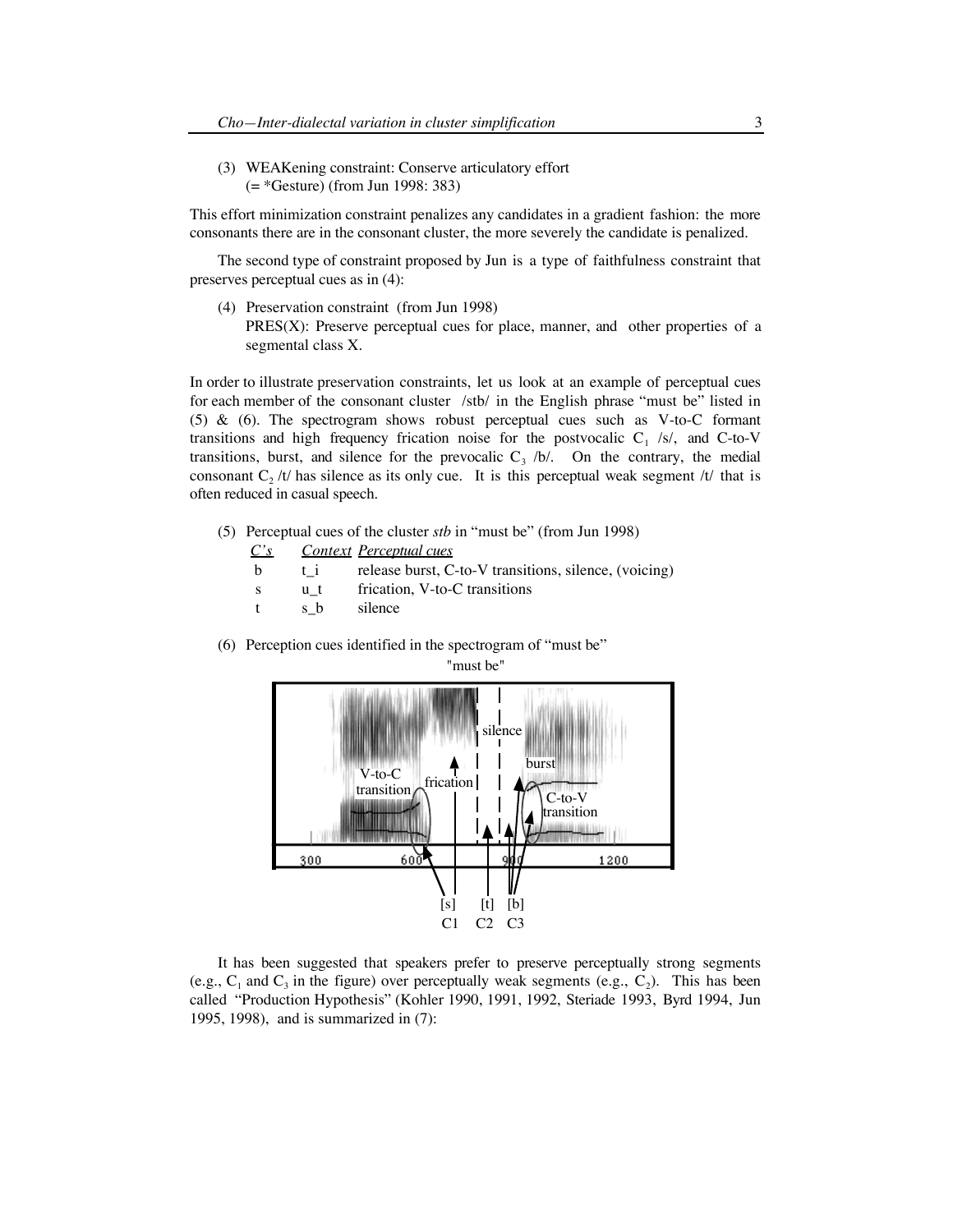(7) Production Hypothesis Speakers make more effort to preserve the articulation of speech sound with powerful acoustic cues, whereas they relax in the articulation of sounds with weak cues. (Jun 1995:29)

Put differently, speakers tend not to make an effort to preserve perceptually weak segments at the expense of perceptually strong segments; but rather speakers prefer to make an effort to preserve perceptually strong segments. In short, "speakers make more effort for those sounds which will produce dividends in terms of enhanced perceptibility" (Jun 1995:29). Following the Production Hypothesis, Jun proposed that the preservation constraints on consonants which adjacent to vowels must be ranked higher than constraints on consonants flanked by other consonants. This is shown in (8):

(8) PRES (C/V\_C), PRES (C/C\_V)  $\gg$  PRES (C/C\_C)

Jun also breaks down constraints according to place of articulation and proposes two additional universally applicable rankings which play a crucial role in place assimilation and consonant cluster reduction:

(9) a. Implicational Ranking I PRES  $(k/V_C) \Rightarrow$  PRES  $(p/V_C) \Rightarrow$  PRES  $(t/V_C)$ 

b. Implicational Ranking II PRES (l/\_t)  $\implies$  PRES (l/\_p)  $\implies$  PRES (l/\_k)

The ranking in (9a) is based on the assumption that alveolars have the weakest acoustic/perceptual cues (Ladefoged 1975, Kuehn & Mall 1976, Byrd 1994) while velars have the most robust cues such as compactness (e.g., Jacobson, Fant, & Halle 1963, Stevens 1989) and convergence of F2 and F3 in a neighboring vowel. Thus, constraints preserving acoustically more salient segments (e.g.,  $/k$ ) are ranked higher than those preserving acoustically less salient segments (e.g., /t/).

The ranking in (9b) is ultimately tied to the idea that the acoustic/perceptual saliency of the first member of a consonant cluster varies depending on the inherent velocity of gesture of the following consonant. Jun argues that fast  $C_2$  gestures influence  $C_1$ 's V-to-C transition less while slow gestures influence C1's V-to-C transitions more. Based on Kuehn and Moll's cineradiographic data, which show that articulatory movement velocity increases in the order of tongue tip, lower lip and tongue body, Jun proposed that a constraint preserving /l/ before /t/ (with faster articulatory movement) is ranked higher than a constraint preserving /l/ before /k/ (with a slower articulatory movement).

Thus far I have summarized Jun's phonetically driven constraints and their universally applicable implicational rankings. These constraints and rankings will serve as a base for phonological arguments made in this paper. In section 2, I will discuss how data were obtained; in section 3, results will be reported along with discussion based on Production Hypothesis and phonetically driven constraints introduced above; in section 4, I will show how the stochastic aspects of free variation can be captured in OT.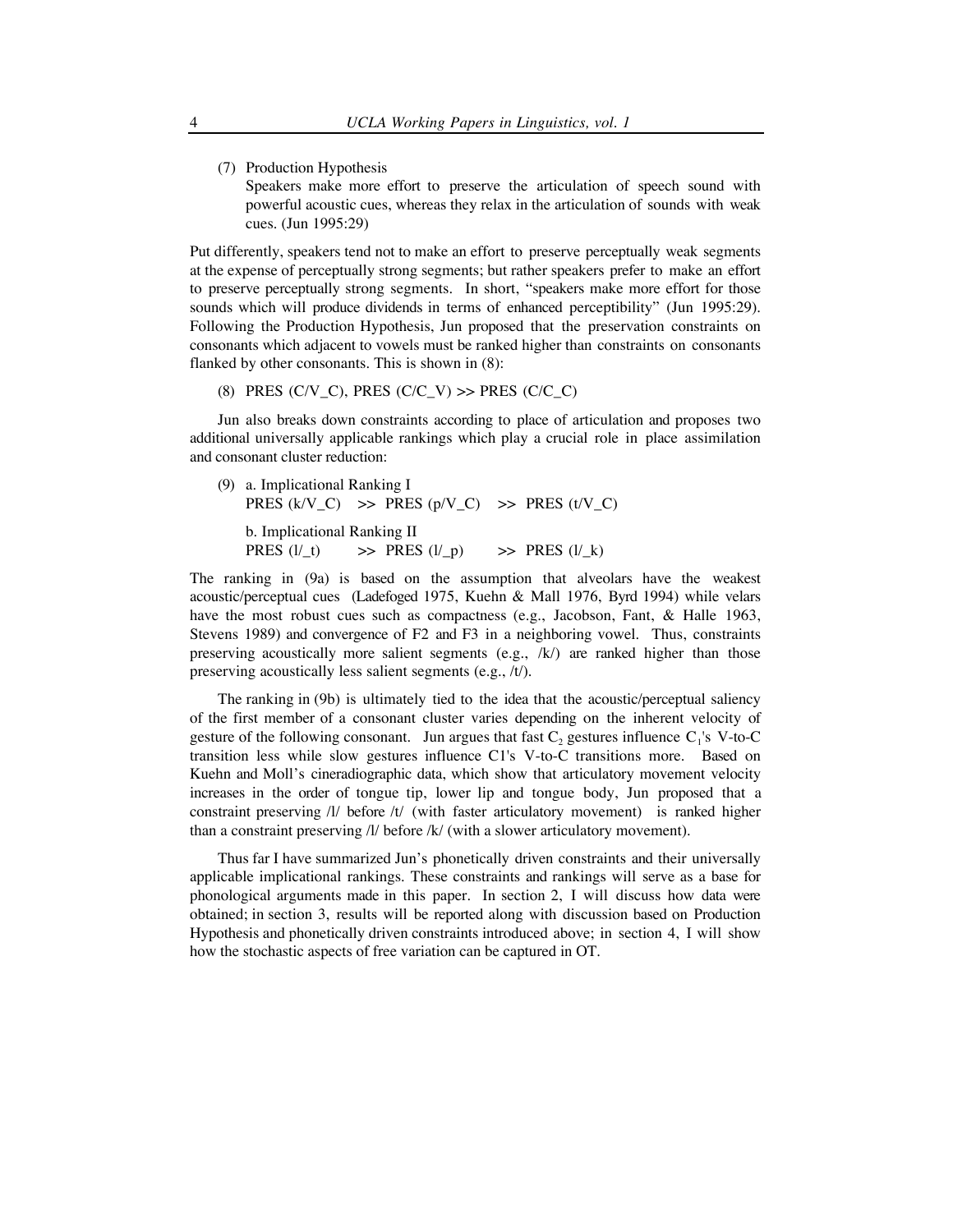### 2. EXPERIMENT

As a native speaker of Seoul Korean, I have often thought that the variation in consonant cluster reduction is more complex than has been described by previous work. For example, in my own speech, the possible free variants for the underlying /lpt/ cluster include not only  $[I\{p\}]$  and  $[I\{p\}]$  (the possible variants for Seoul dialect described in the literature), but also a third possible variant [{l}pt]. This intuition motivated me to pursue a more systematic investigation of how tri-consonant clusters are realized in natural speech. This experiment was designed to test (1) what frequency each variant occurs at and (2) what conditions differences in frequency. A corpus was constructed based on the verbal stems in (10) and the verbal suffixes in (11).

| $(10)$ a. /ilk-/ |                | to read'       |
|------------------|----------------|----------------|
|                  | b. $/palk-$    | 'to be bright' |
|                  | c. $/palp-$    | 'to step on'   |
|                  | d. $/nolp-$    | 'to be wide'   |
|                  | e. $/halth$ -/ | 'to lick'      |
|                  |                |                |

(11) Verbal suffixes

a. -ta, -torok

- $b. -ci,$
- c. -ki, -ke, -ko
- d. -nun, -ni, -na

These were combined to create words containing all of the target clusters listed in (12):

|  |  | (12) a. /lk-C/: lk-t, lk-c, lk-k, lk-n                               |
|--|--|----------------------------------------------------------------------|
|  |  | b. $\mathsf{dp}\text{-}\mathbb{C}/\mathsf{L}$ lp-t, lp-c, lp-k, lp-n |
|  |  | c. $/1t^h$ -C/: $1t^h$ -t, $1t^h$ -c, $1t^h$ -k, $1p$ -t             |

In order to minimize orthographic interference, the target word within a sentence was not written; instead, speakers were asked to recover it through the context after reading a model sentence (which was parallel to the target sentence) as shown in (13):

(13) a. **Model Sentence**

kinin **imagil titt'a** malgo tsamsi mjonsane tsamgjott'a *'he stopped listening to music and was immersed in thought'*

# b. **Target Sentence**

kinin tfægil ('book')\_\_\_\_ malgo tfamfi mjonsane tfamgjott'a *'he stopped a book and was immersed in thought'*

Each target sentence was recorded by 8 speakers with 6 repetitions in randomized order, yielding a total of 2160 tokens for analysis (5 verbal stems x 9 verbal suffixes x 8 speakers x 6 repetitions). Seven speakers were born in Seoul and lived there until they were in their twenties; one speaker was born in other city (Wonju, Kangwon) but she moved to Seoul before she entered elementary school and lived in Seoul until adulthood. Speakers were 28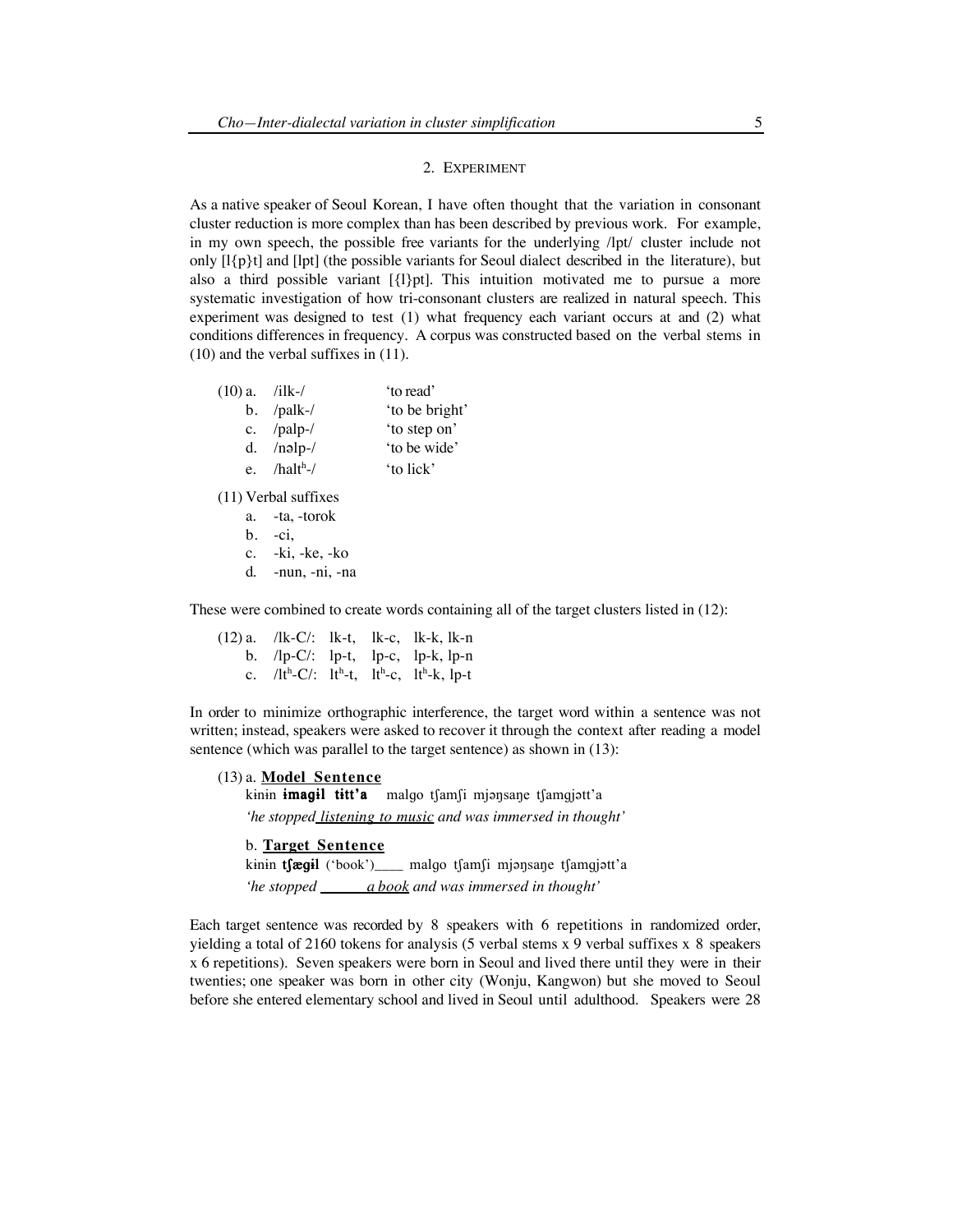- 36 years old at the time of recording. The recorded materials were transcribed impressionistically from tape by the author with focus on the consonant cluster reduction.

# 3. RESULTS AND DISCUSSION

The first result is that the prevocalic  $C_3$  is never deleted. This supports the claim that consonants in syllable onset position are acoustically stronger than consonants in syllable coda position primarily because C-to-V transitions are acoustically/ perceptually more salient than V-to-C transitions (Bladon 1986, Ohala 1990, 1992, Jun 1995). In line with this, Jun (1995) suggests that the constraint preserving onset consonants is ranked higher than the constraint preserving coda consonants (i.e., PRES (onset) >> PRES (coda)).

Another important result is that all three possible variants for /lp-C/ and /lk-C/ clusters occurred as shown in (14) and (15), contrary to the earlier general assumption that  $[\{1\}pC]$  and  $[I\{k\}C]$  do not occur in Seoul Korean.

(14) Frequency distribution of variants for /lp-C/ clusters



(15) Frequency distribution of variants for /lk-C/ clusters



(16) Frequency distribution of variants for  $/lt<sup>h</sup>-C$  clusters

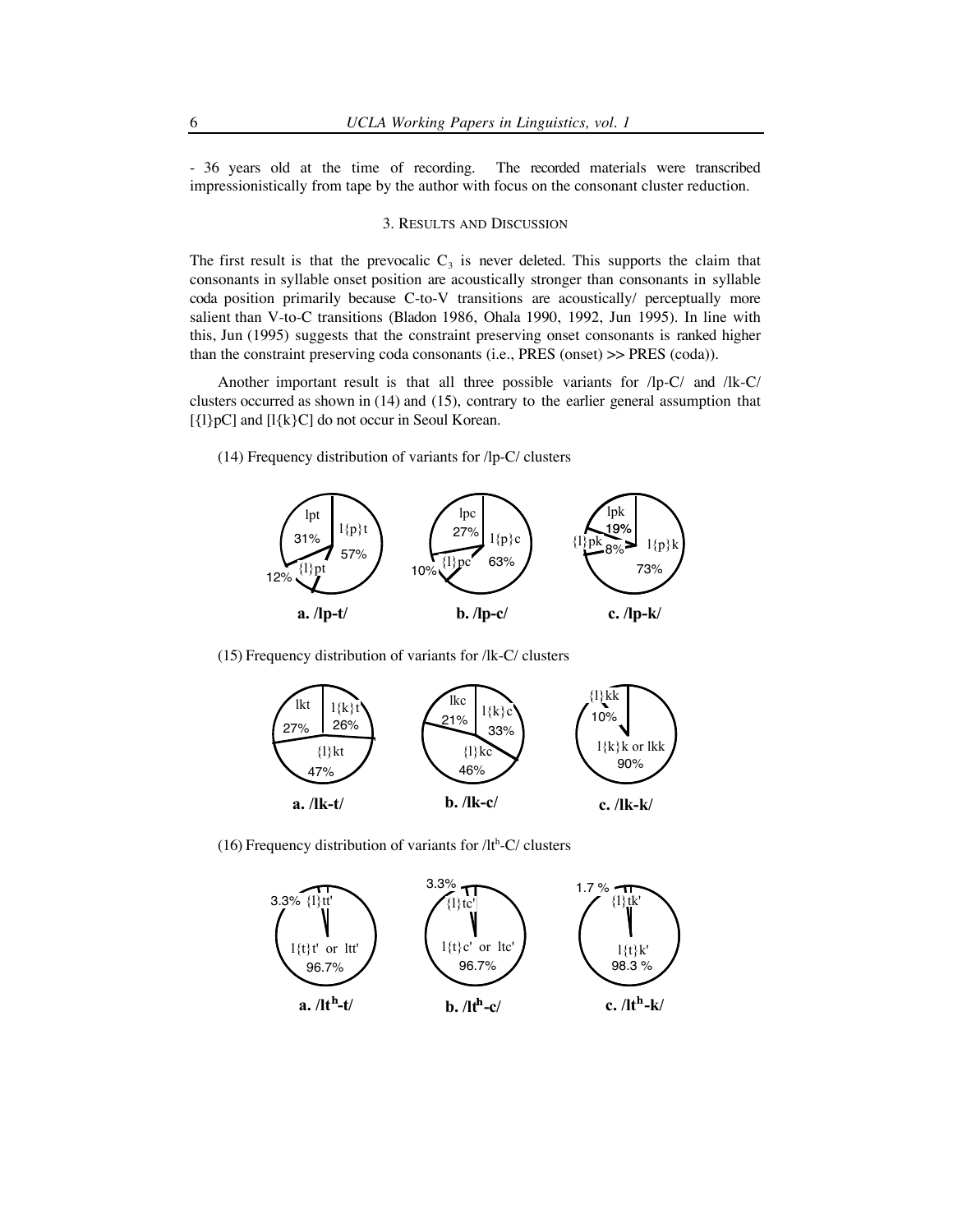This raises the question of why the medial consonant  $C_2$  is sometimes preserved at the expense of  $C_1$  when the constraint PRES (C/C\_C) is ranked lower than PRES (C/V\_C) as discussed in (8). This is because  $C_1$  in our data is always [1] which has vowel-like formant properties so that  $/I$ -to-C<sub>2</sub> transitions can serve as perceptually prominent cues, as also noted by Jun. Such transitional cues, together with silence, increases the perceptibility of the segment, and make it worth preserving.

## 3.1. *Variation and perceptual saliency of the target consonant*

As can be seen in (14)-(16), the frequency of occurrence varies depending on the place of articulation for  $C_2$ . If we exclude the case where  $C_3$  is identical to  $C_2$  for the moment (see below),  $C_2$  (/p/) is deleted more frequently (57-63 % of the time) than  $C_1$  (/l/) for /lp-C/ clusters, whereas  $C_1$  (/l/) is deleted more frequently (46-47% of the time) than  $C_2$  (/k/) for /lk-C/ clusters. For /lt-C/ clusters,  $C_2(t)$  is deleted most of the time (97%). This pattern is illustrated in (17):

(17) Frequency of tokens with  $C_1$  deleted



The frequency is greater for  $[\{\mathrm{l}\}\mathrm{k}]$ , intermediate for  $[\{\mathrm{l}\}\mathrm{p}]$ , and almost zero for  $[\{\mathrm{l}\}\mathrm{t}]$ . Such variation in frequency concurs with the prediction made by the Implicational Ranking I (9a) repeated here as (18), slightly modified by replacing V with /l/; namely that the perceptually more salient segment  $(k)$  is preserved more frequently and the perceptually weak segment (/t/) is preserved less frequently.

(18) Implicational Ranking I PRES  $(k/l_C) \Rightarrow$  PRES  $(p/l_C) \Rightarrow$  PRES  $(t/l_C)$ 

#### 3.2. *Preservation of a consonant conditioned by the following consonant*

Data also suggest that variation in frequency of tokens preserving  $C_1$  is conditioned by  $C_2$ . As seen in (14) - (16),  $C_1$  (/l/) is most frequently preserved when  $C_2$  is the alveolar /t/ (97%), but least frequently preserved when  $C_2$  is the velar /k/ (29%). This point is summarized in (19):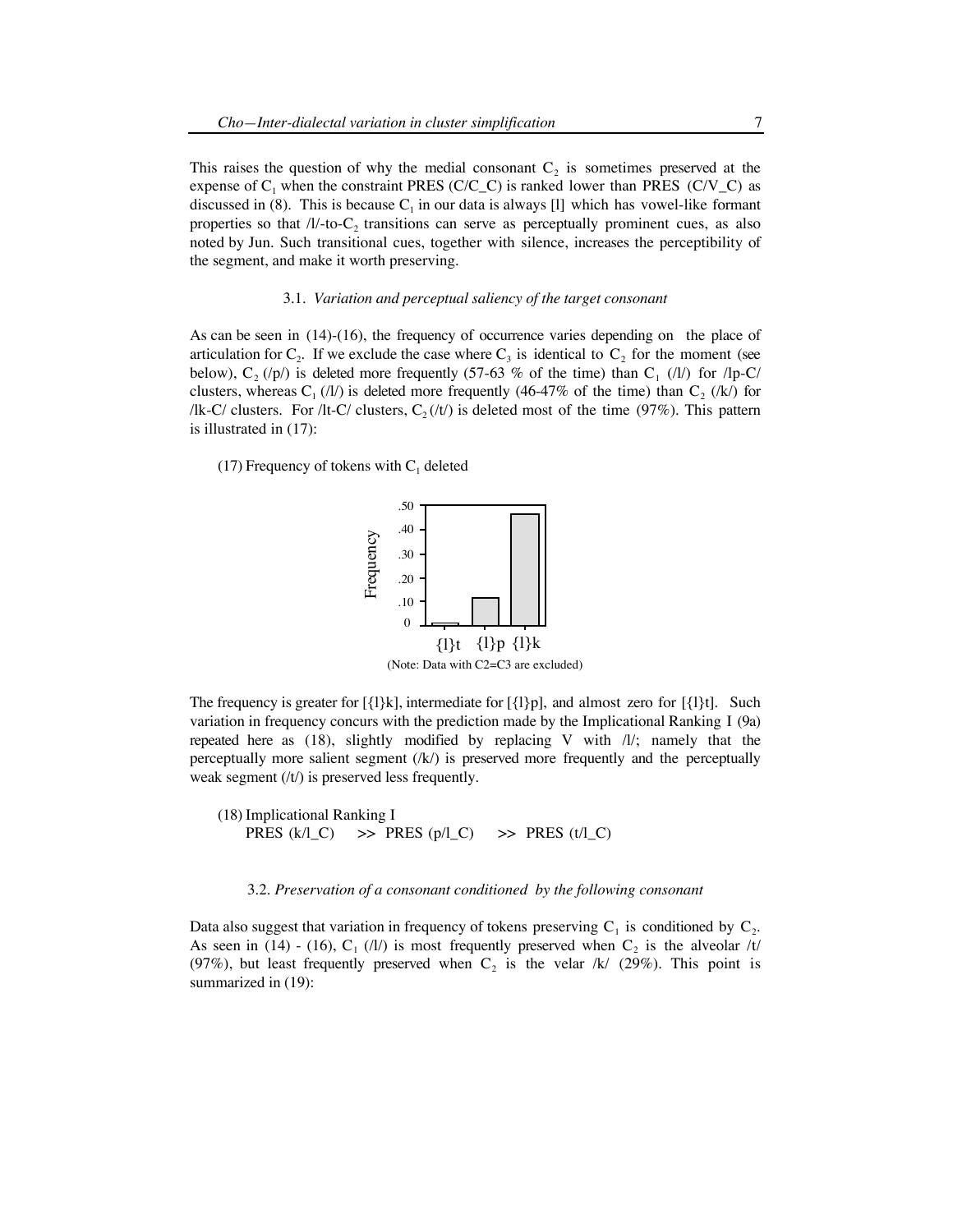



This result agrees with Jun's claim that slower gestures for  $C_2$  obscure the perceptibility of  $C_1$  (/l/) more than faster gestures for  $C_2$  do, and that, accordingly, the /l/ which is followed by the faster alveolar /t/ gesture is more worth preserving than /l/s followed by slower gestures (e.g., velar gesture). Implicational Ranking II, which encodes this phonetic explanation was given in (9b) and is repeated here as (20):

(20) Implicational Ranking II PRES  $(l/_t)$   $\implies$  PRES  $(l/_p)$   $\implies$  PRES  $(l/_k)$ 

The same explanation seems to hold for the influence of  $C_3$  on  $C_2$ . Though our data do not provide a complete set for the comparison,  $/p/$  is deleted more often before  $/k/$  $(73%)$  for  $\vert$ lp-k/ clusters than before  $\vert t \vert$  (53%) for  $\vert$ lp-t/ clusters. This leads to another constraint ranking as in (21), which was not considered by Jun (1998). Just as  $C_1$ 's phonetic realization is influenced by the following  $C_2$ , so should  $C_2$ 's phonetic realization be influenced by the following  $C_3$ 

(21) Implicational Ranking III PRES  $(C/\lfloor t \rfloor \Rightarrow$  PRES  $(C/\lfloor p \rfloor \Rightarrow$  PRES  $(C/\lfloor k \rfloor$ 

Now let us examine some sample spectrograms that illustrate the varying degree of  $C_2$ 's influence on  $C_1$ 's acoustic realization. Figure (22a) is a spectrogram for "malla" where two [l]s occur intervocalically. The traced portions of the spectrogram are estimated to be the first [l], which will be used as a base for the comparison between [ll], [lt], [lp], and [lk]. As can be seen in (22a), F1 gradually falls while F2 and F3 gradually rise. Similar transitional characteristics can be found in (22b) for [l] followed by the alveolar [t]. All three formant tracks resemble the control case of [ll]. Figure (22c) where [l] is followed by the bilabial [p] shows formant transitions a bit more deviated from the control case than they were for [lt]. Finally, as seen in (22d), the formant transitions for [l] followed by the velar [k] seem quite robust with the greatest deviation from the control case. These comparisons support the assumption that  $/I/$  is least influenced when followed by the alveolar [t], and most influenced when followed by the velar [k]. Here one might raise a question of whether the differences come entirely from the velocity of the following C, as in Jun's position, or they have to do with the inherent differences in transitions for difference places of articulation. It is plausible that  $/t/$  is least disruptive not because it is fastest, but rather because it is also the alveolar which has the least radical change in vocal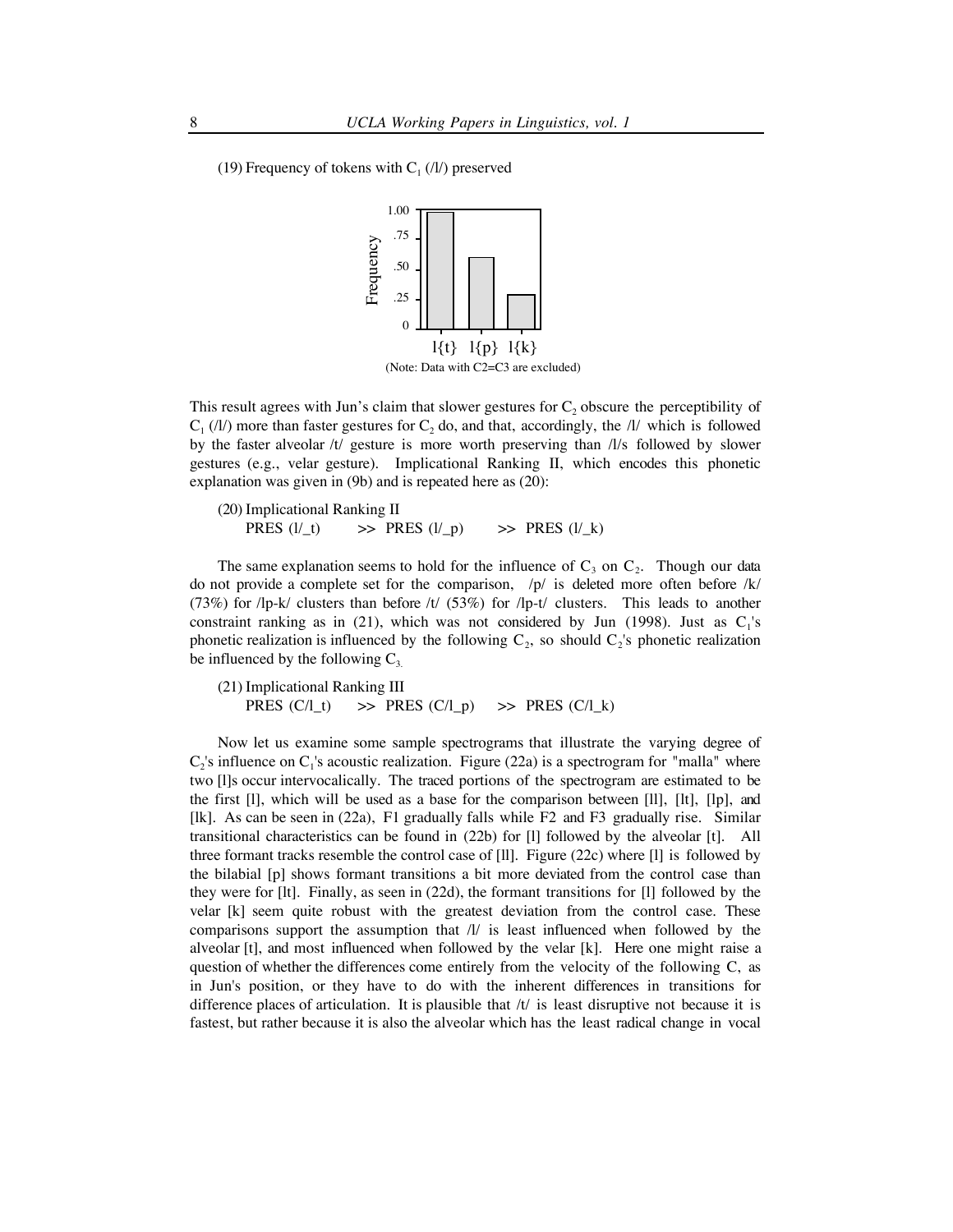tract configuration to get from  $\Lambda$  to the alveolar. Although more systematic quantitative study is required to confirm the proposals, differences observed in the spectrogram seem at least suggestive in a same direction that the alveolar /t/ influences /l/ least.



(22) Formant structures of /l/ before different consonants

3.3. *Variation when*  $C_2 = C_3$ 

When  $C_2$  is identical to  $C_3$  in place of articulation, the frequency of tokens preserving  $C_2$ decreases drastically. As can be seen in (15) and (16), the frequency of tokens which delete  $C_1$  (/l/) but keep  $C_2$ , is 10% for /lkk/ clusters and 3% for /ltt/ clusters. In other words,  $C_1$ is preserved 90% of the time for the /lk-k/ cluster and 97 % of the time for the /lt-t/ cluster. This raises the question of why  $C_2$  is preserved so infrequently when  $C_2$  and  $C_3$  share place of articulation. In Korean, stops in the  $C_3$  position generally become tense (or geminated) before another obstruent (known as Post-Obstruent Tensification (Inkelas and Cho 1993, Han 1996). In addition, when  $C_2$  is identical to  $C_3$ , the acoustic/perceptual properties of homorganic  $C_2$  + tensified  $C_3$  would be the same as those of the tensified (or tense)  $C_3$ alone (cf. Oh & Johnson 1997) Here, the Production Hypothesis applies again; namely that speakers would not make an effort to preserve  $C_2$  at the expense of  $\Lambda$  since the effort would not pay off in enhancing the perceptibility. Therefore, speakers are reluctant to preserve  $C_2$  when it is identical to  $C_3$ .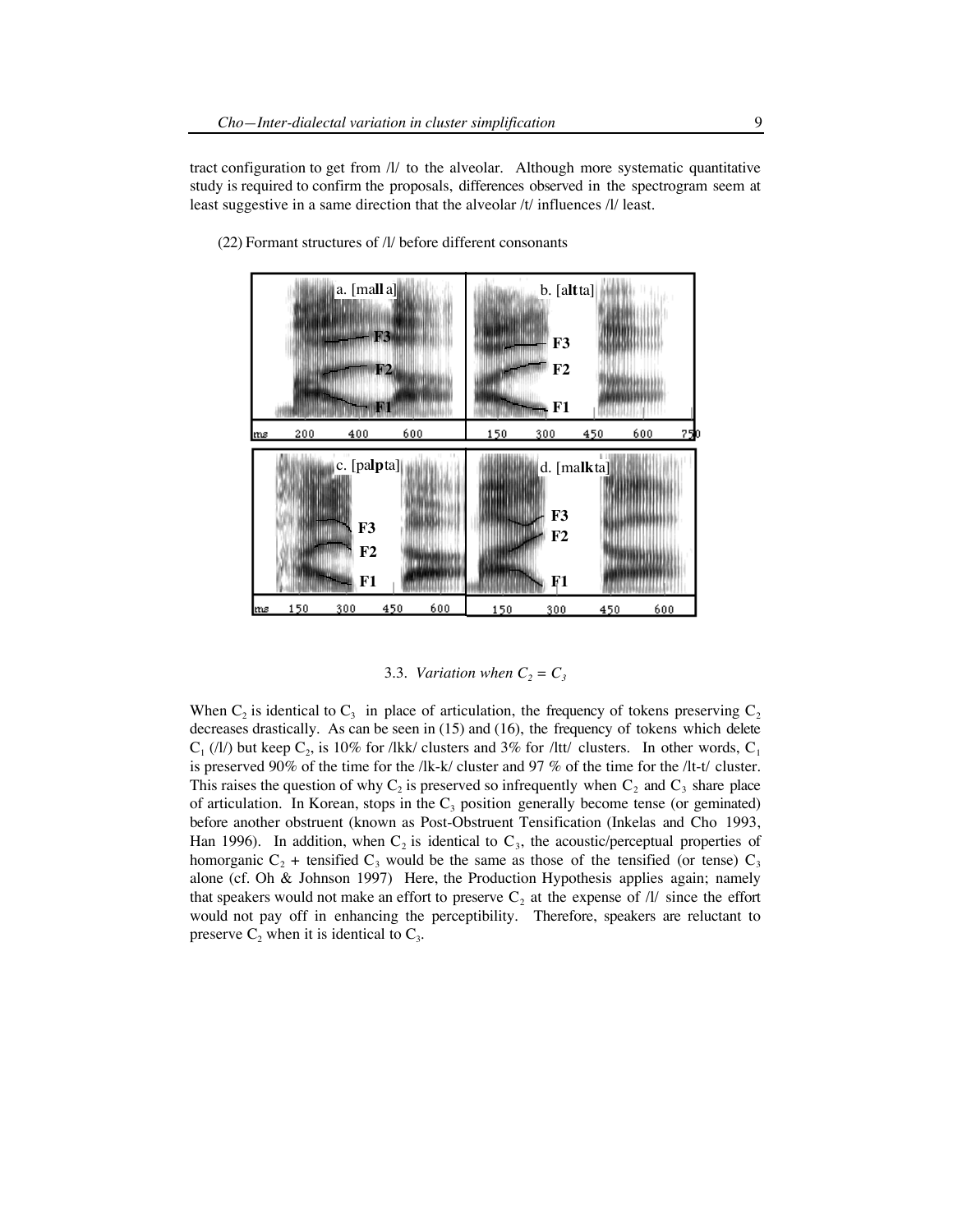#### 3.4. *Consonant cluster reduction and place assimilation*

Jun (1995, 1996) suggested that place assimilation is a result of gestural reduction rather than gestural overlap. This section examines the degree to which consonant cluster reduction and place assimilation are explained in common by acoustic/perceptual phenomena discussed in the preceding sections.

Jun's aerodynamic data show that /p/ in /pk/ cluster is reduced about half of the time while  $/p/$  in  $\pi/$ pt/ cluster is never reduced. Let us compare Jun's result with our data as summarized in (23):

(23) (assimilation )

a.  $/pk/ \rightarrow [\{p\}k]$ : 47 % (Jun, 1995) b.  $/pt' \rightarrow *[\{p\}t] : 0\%$  (Jun, 1995) (consonant cluster reduction when  $C_2 = /p/$ ) c.  $/$ lpk $/$  → [l{p}k]: 73 % d. */lpt/* → [*l*{*p*}*t*]: 53 % (consonant cluster reduction when  $C_2 = /k / \text{ or } /t/$ ) e. /ltk/ → [l{t}k]: 96 % f.  $/$ lkt $/ \rightarrow$  [l{k}t]: 26 %

The commonality between Jun's assimilation data (23a-b) and cluster reduction data (23c-d) is that  $/p/$  is more prone to be reduced when followed by /k/ than when followed by /t/. This can be explained by the assumption that  $/k/$  obscures the perceptibility of  $/p/$  to a greater degree than does  $/t/$ , so that speakers are likely to preserve  $/p/$  phonetically less influenced by the following consonant (i.e.,  $/p/$  before  $/t/$ ). However, the influence of the following consonant cannot be the only source for the explanation of such variations since t/ is overall more likely to assimilate than  $/p/$  is, regardless of the following consonant. For example, for (23e) ( $\frac{1}{k}$  -->  $\frac{1}{k}$  ( $\frac{1}{k}$ ) the deletion of  $\frac{1}{\sqrt{2}}$  96% of the time is plausibly attributable to the interplay between the intrinsic acoustic/perceptual saliency of /t/ and the influence of the following  $/k$ . That is,  $/t$  is least acoustic/perceptually salient and at the same time is strongly affected by the following  $/k$ . Furthermore, the  $/t$ 's weak acoustic/perceptual cues appears to be linked with the universal tendency of /t/ to assimilate to the following segment more than any other consonant (Cho 1990, Jun 1995). This suggests that consonants with greater assimilatory propensity are more prone to be reduced in consonant cluster simplification processes.

# 3.5. *Variations when*  $C_3$  *is the nasal /n/*

In Korean, obstruents assimilate in nasality to a following nasal (e.g., /kak-mok/  $\rightarrow$ [kanmok]) and the alveolar nasal  $/n/$  becomes lateral after a lateral (i.e.,  $/n/$ -lateralization,  $\ell$ sil-n $\varepsilon$ /  $\rightarrow$  [sill $\varepsilon$ ]). According to Kim-Renaud (1974), the tri-consonantal clusters /lt<sup>h</sup>-n/ and  $/lp-n/$  both become  $/ll/$  due to the deletion of  $C<sub>2</sub>$  obstruents and subsequent lateralization of /n/ after /l/. In her analysis, obstruent deletion applies before the obstruent nasalization, so that (24a'-c') are not possible surface forms. (No discussion of free variation for /lt<sup>h</sup>-n/ was provided in Kim-Renaud. However, if obstruent nasalization applies before obstruent deletion (with subsequent /l/-deletion), (24a'-c') would surface.)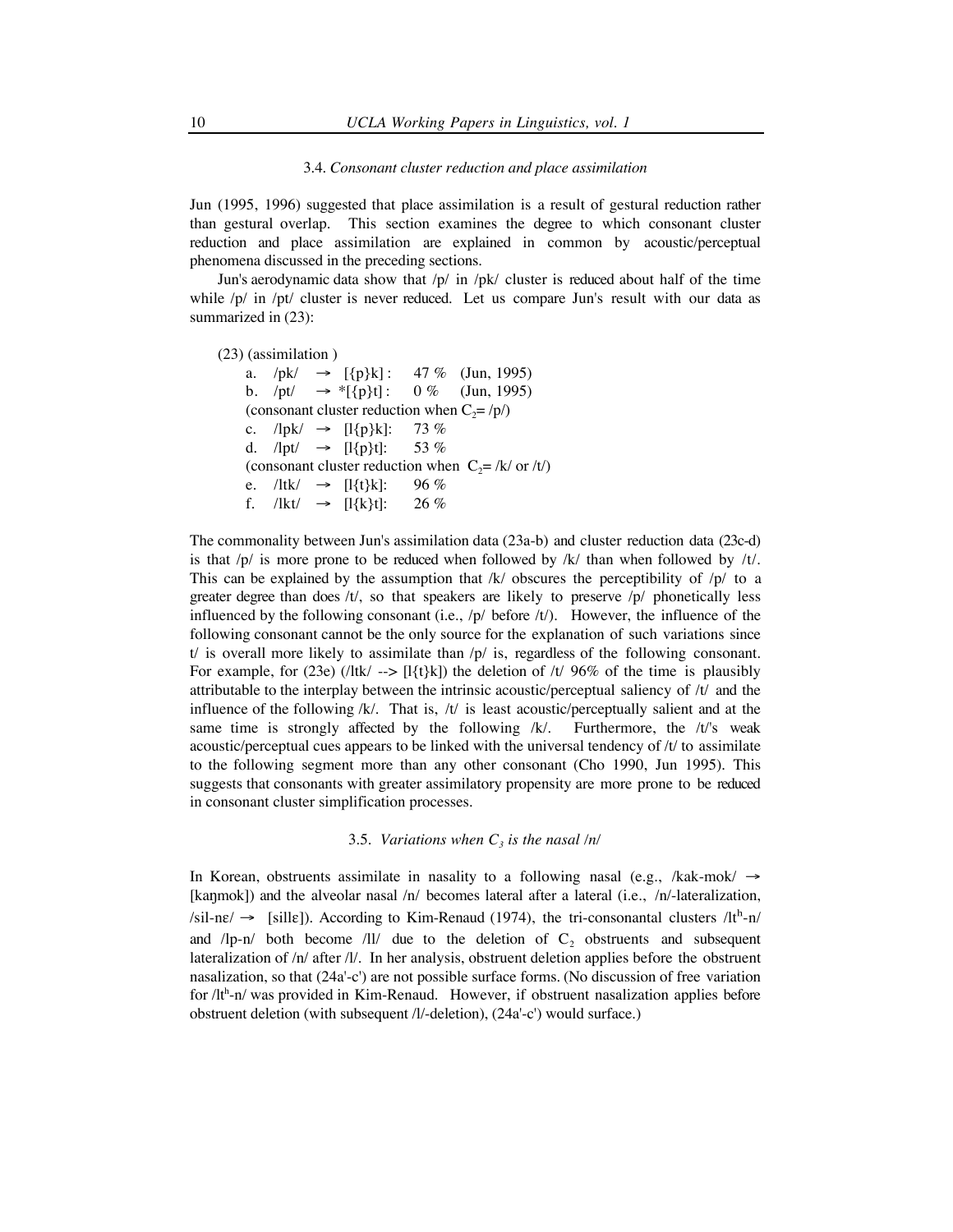| $(24)$ a. $/lth$ -n $/ \rightarrow$ [11] |  | a'. $/lth - n/ \rightarrow$ *[nn]  |  |
|------------------------------------------|--|------------------------------------|--|
| $b$ ./lp-n/ $\rightarrow$ [ll]           |  | b'. $\ln n \rightarrow \text{m}$   |  |
| c. $/ k-n  \rightarrow  1 $              |  | c'. $/$ lk-n $/ \rightarrow$ *[nn] |  |

However, in our data, speakers *did* produce the supposedly not possible (or at least not previously mentioned) sequences in  $(24a'-c')$ . Figures  $(25)$  summarizes the relative frequency of free variants when  $C_3$  is /n/:

(25) Frequency distribution of variants when  $C_3 = /n/$ 



In general, the results seem to follow the basic patterns observed for the clusters with all oral consonants, although  $C_2$  undergoes nasalization — namely,  $C_2$  is preserved least frequently for the alveolar /t/  $(32\%)$ , intermediately for the labial /p  $(83\%)$ , and most frequently for the velar /k/ (99.5%). Such variation agrees with patterns implied in Implicational Ranking I (18). Furthermore, the data also support Implicational Ranking II (20) — preservation of C<sub>1</sub> (/l/) is more frequent before /t/ (68%), intermediate before /p/ (17%) and almost null before /k/.

However, the patterns in resolving consonant clusters with the nasal  $/n/$  in  $C_3$  seem to be slightly different from those with all oral consonants, plausibly due to other phonological processes (i.e., prenasal nasalization and lateralization). What is different is that both lateralization ( $/lt^h-n \rightarrow [ll]$ ) and nasalization ( $/lt^h-n \rightarrow [nn]$ ) occur as in (25a-b). For (25a), the relative frequency of [ll] is greater (68%) than that of [nn] (32%). Recall that when  $C_3$  is /t/, the relative frequency of tokens with /l/ being preserved is about 97% (see (16)). But the frequency drops to 68% when  $C_3$  is /n/. Likewise,  $C_1$  (/l/) is preserved about 50% for the /lk-t/ cluster and almost never for the /lk-n/ cluster.

The difference between these and all-oral clusters comes primarily from the phonotactic constraint that prohibits a sequence of [ln]. For the  $/lt<sup>h</sup>$ -n/ cluster, if  $C_2$  is reduced, then the result would be [ln] which is not allowable in the system. Consequently, preservation of  $C_1$  /l/ (and deleting  $C_2$  at the same time) can be done only through sacrificing the nasality of  $C_3$  in the onset. This may be why  $C_1$  is not preserved as often when  $C_3$  is nasal as when  $C_3$  is oral. Interestingly, however, there are still differences between the /lt-n/ and the /lk-n/ clusters. While the frequency of [11] tokens is  $68\%$  of the time for the  $/lt<sup>h</sup>$ -n/ cluster, [11] never occurs for the /lk-n/ cluster. This asymmetry can be attributed to the Production Hypothesis that speakers make an effort to preserve acoustically and perceptually salient segment /k/. Preservation of /k/ with loss of /l/ has another motivation  $-$  namely that the  $\Lambda$  has the phonetic cues obscured to a great degree by the following  $\Lambda$  and thus is more likely to be reduced than the  $/$ *l* followed by  $/$ <sup>h</sup> $/$ . Similarly, speakers preserve  $/$ l/ at the expense of  $/t^{h}$  not just because of the least influence by  $/t^{h}$  but also because of  $/t^{h}$ 's greater propensity of reduction.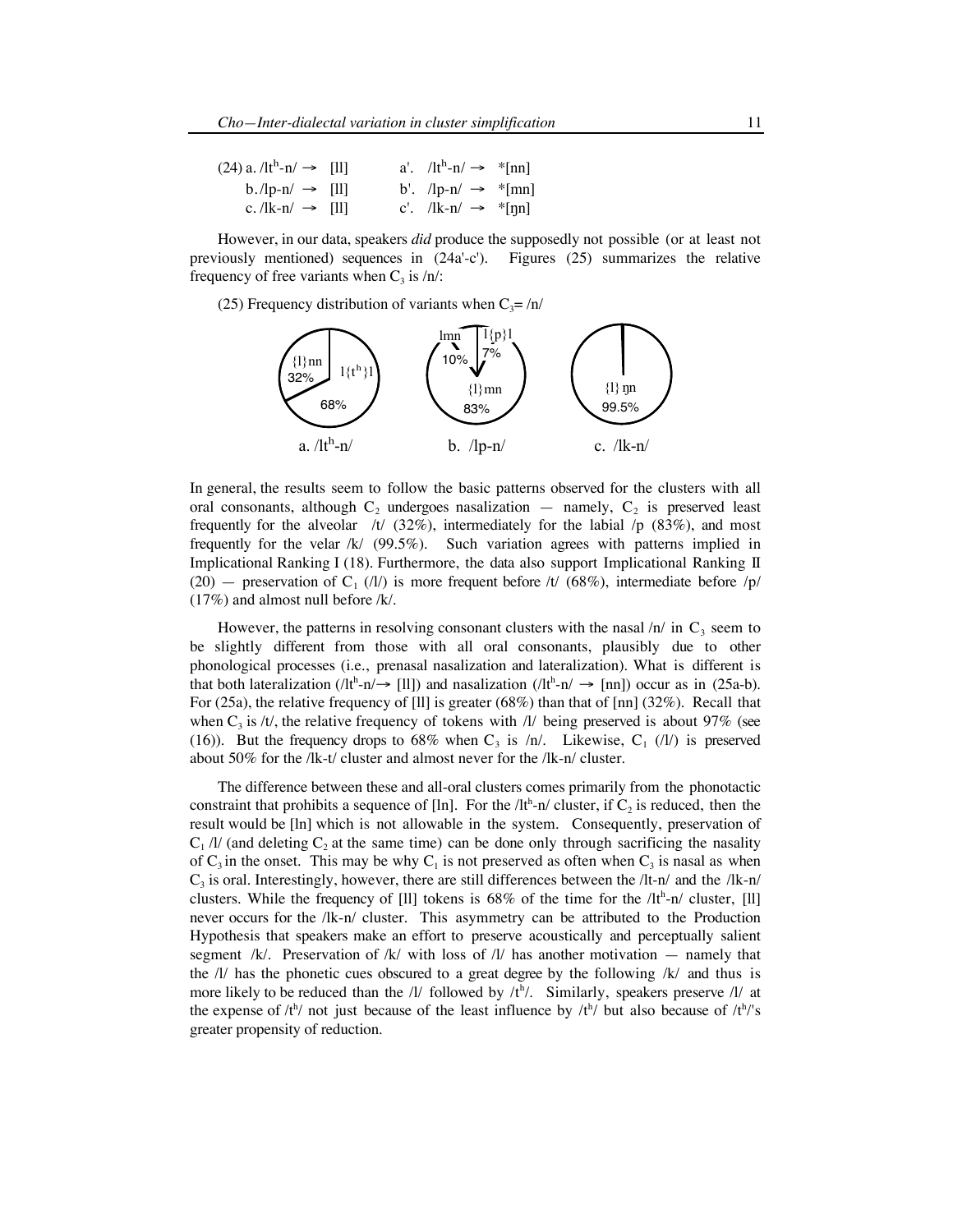#### 4. OT ANALYSIS OF FREE VARIATION

So far I have shown, building on Jun's analysis, that acoustic and perceptual phenomena play an important role as a source of explanation for the variations found in our data. In this section, I will attempt to show how such complex variation data can be captured in the framework of Optimality Theory.

Let us first take an example of OT analysis in which three variants for the underlying /lpt/ can be accounted for by three different rankings between crucial constraints as given in (26):

(26) a. \*GESTURE,  $PRES(I\_p)$  >>  $PRES(p/I\_C)$ 

| $_{1D}$           | <i><b>*GESTURE</b></i> PRES | $\mathbf{D}^{\prime}$ | PRES(p/l) |
|-------------------|-----------------------------|-----------------------|-----------|
| $a.\sqrt{l}$ {p}C | ** $(2 \text{ Cs})$         |                       |           |
| b. $\{1\}pC$      | ** $(2 \text{ Cs})$         | *1                    |           |
| c. lpC            | **!* $(3 \text{ Cs})$       |                       |           |

b. \*GESTURE,  $PRES(p/l_C)$  >>  $PRES(l/p)$ 

|                    |                     | *GESTURE $\blacksquare$ PRES (p/l_C) | PRE:   |
|--------------------|---------------------|--------------------------------------|--------|
| $\{P\}C$<br>. a. ' | ** $(2 \text{ Cs})$ | *1                                   |        |
| $b.\sqrt{1}pC$     | ** $(2 Cs)$         |                                      | $\ast$ |
| c. $lpC$           | **!* $(3 Cs)$       |                                      |        |

c. PRES( $l/p$ ), PRES( $p/l_C$ ) >> \*GESTURE

|               | <b>PRES</b> | PRES(p) | *GESTURE               |
|---------------|-------------|---------|------------------------|
| Մո}Ր<br>a.    |             | *1      | ** $(2 \text{ Cs})$    |
| $b. \{1\}pC$  | *1          |         | ** $(2 \text{ Cs})$    |
| c. $\sqrt{ }$ |             |         | ***<br>$(3 \text{Cs})$ |

If the winner is  $[I{p}C]$ , both \*Gesture and PRES $(I_{p})$  outrank PRES $(p/I_{p})$  (26a), but the opposite ranking is needed between  $PRES(I_{p})$  and  $PRES(p/I_{p})$  for the winner  $[\{\mathrm{l}\}pC]$  (26b). If the winner is  $[\mathrm{l}pC]$  with no reduction, then \*Gesture is demoted, being outranked by the preservation constraints (26c).

It has been a convention in OT to explain such free variation by free ranking between the relevant three constraints. This mechanism, however, does not capture the relative frequency of each variant and fails to explain how such free variation is grammaticized in the language. In what follows, I will show that the stochastic aspect of the free variation can be captured in OT by the "Gradual Learning Algorithm" developed by Boersma (1997), and Boersma & Hayes (1999).

## 4.1. *Gradual Learning Algorithm (GLA)*

The basic idea of the Gradual Learning Algorithm (Boersma & Hayes, 1999; Boersma 1997) is that constraints are ranked on a continuous scale. Each constraint is assigned a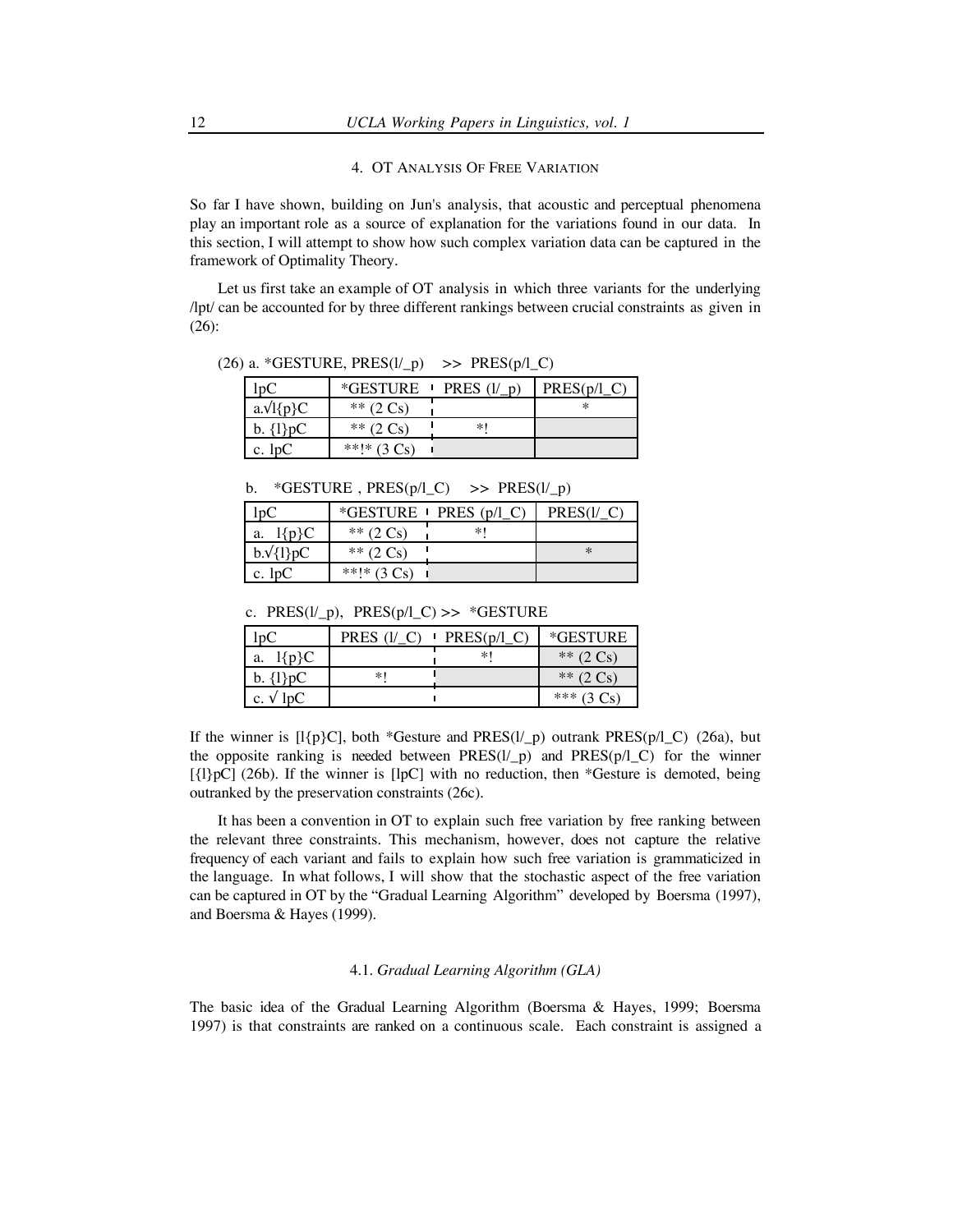probability distribution (i.e., a range of possibly overlapping values) along this scale. Free variation occurs when there is overlap between these distributions, allowing the grammar to generate multiple outputs for a single input. Figure in (27) depicts how distributions of two constraints overlap, resulting in free variation:

(27) Ranges with overlap



At evaluation time, speakers choose the precise location of the constraints from anywhere within their ranges. If a speaker chooses point (1a) for Constraint 1 and any point for Constraint 2, the result will be  $C1 \gg C2$ . If a speaker chooses point (1c) for Constraint 1 and point (2a) for Constraint 2, the reverse ranking,  $C2 \gg C1$ , will hold. In the Gradual Learning Algorithm, each constraint has probability distribution and ranking value which is the mean of its affiliated normal distribution, as illustrated in (28):

(28) Overlapping normal distributions



In the figure, the difference between ranking values (101.50 and 100.00) is 0.5, meaning two distributions are 0.5 standard deviation apart. Such overlapping normal distribution curves can generate multiple outputs. Since the range of Constraint 1 is overall higher than the range of Constraint 2, the probability of occurrence of the output generated by C1  $>> C2$  ranking is greater than that generated by  $C2 >> C1$ .

# 4.2. *Frequency matchup by GLA*

The Gradual Learning Algorithm employs simultaneous demotion and promotion of ranking values (starting with an arbitrary default value, 100.000), until the ranking values reach the point at which the relative frequencies generated by the grammar maximally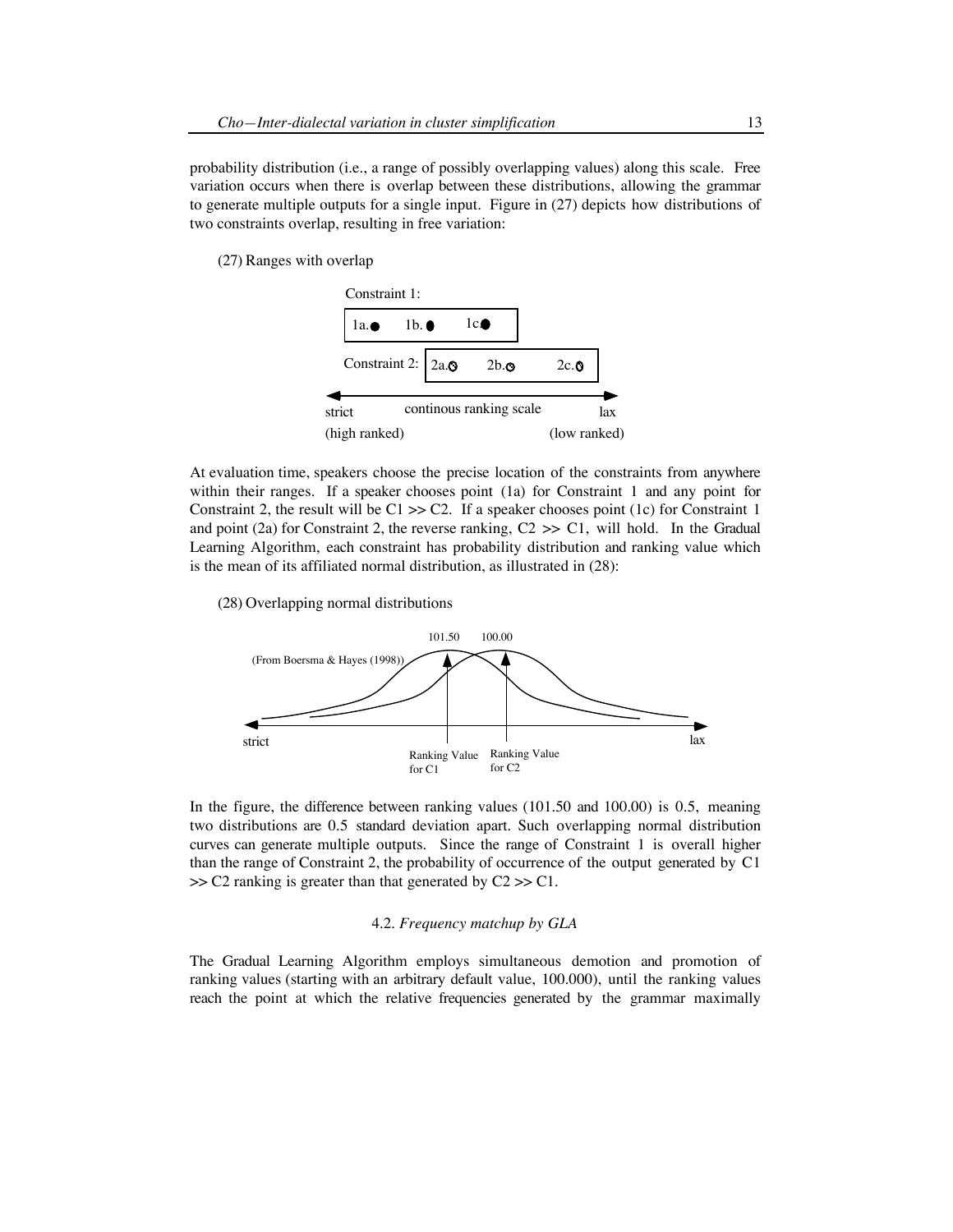matches the input frequencies. Figure (29) shows the frequency matchup generated by the GLA for the inputs,  $\langle$ lp-t $\rangle$ ,  $\langle$ lp-k $\rangle$ ,  $\langle$ lk-t $\rangle$  &  $\langle$ lt<sup>h</sup>-k $\rangle$ .

In the figure, the constraints are grouped into three different categories, as marked by arrows. The relevant constraints are grouped by arrow A into Implicational Ranking I (18), by arrow B into Implicational Ranking II (20), and by arrow C into Implicational Ranking III (21). Actually the system endowed with this ranking would produce forms in the same frequency as actual Seoul speakers with 4.5 % error.

(29) Frequency matchup by GLA for the inputs,  $\ln(-t)$ ,  $\ln(-t)$ ,  $\ln(-t)$  &  $\ln(-t)$ .



 What is generated by the GLA reliably captures the stochastic aspects of free variation found in this study. Note that this is done by overlapping probability distributions of constraints. The complicated and variable pattern of tri-consonantal cluster simplification in Korean demands a complicated and subtle analysis, employing a variety of phoneticallymotivated constraints, and a flexible way to rank them, as that provided by the GLA.

# 5. CONCLUSION

Our data showed that variation in cluster simplification in Seoul Korean is far more complicated than has been previously discussed. I argue that this variation is conditioned primarily by phonetic properties of the members of the consonant cluster. A complex pattern arises from interplay between phonetically motivated factors. One source of complexity which I have explored here comes from implicational rankings, which prefer to preserve consonants in some environments more than others. The phonetically driven constraints and their implicational rankings account for both the assimilation data (Jun 1995) and the tri-consonantal data in this study. This suggest that there may be a close relationship between tri-consonant reduction and assimilation, both of which may be handled by the same basic phonetic motivations. Finally, I showed that the complex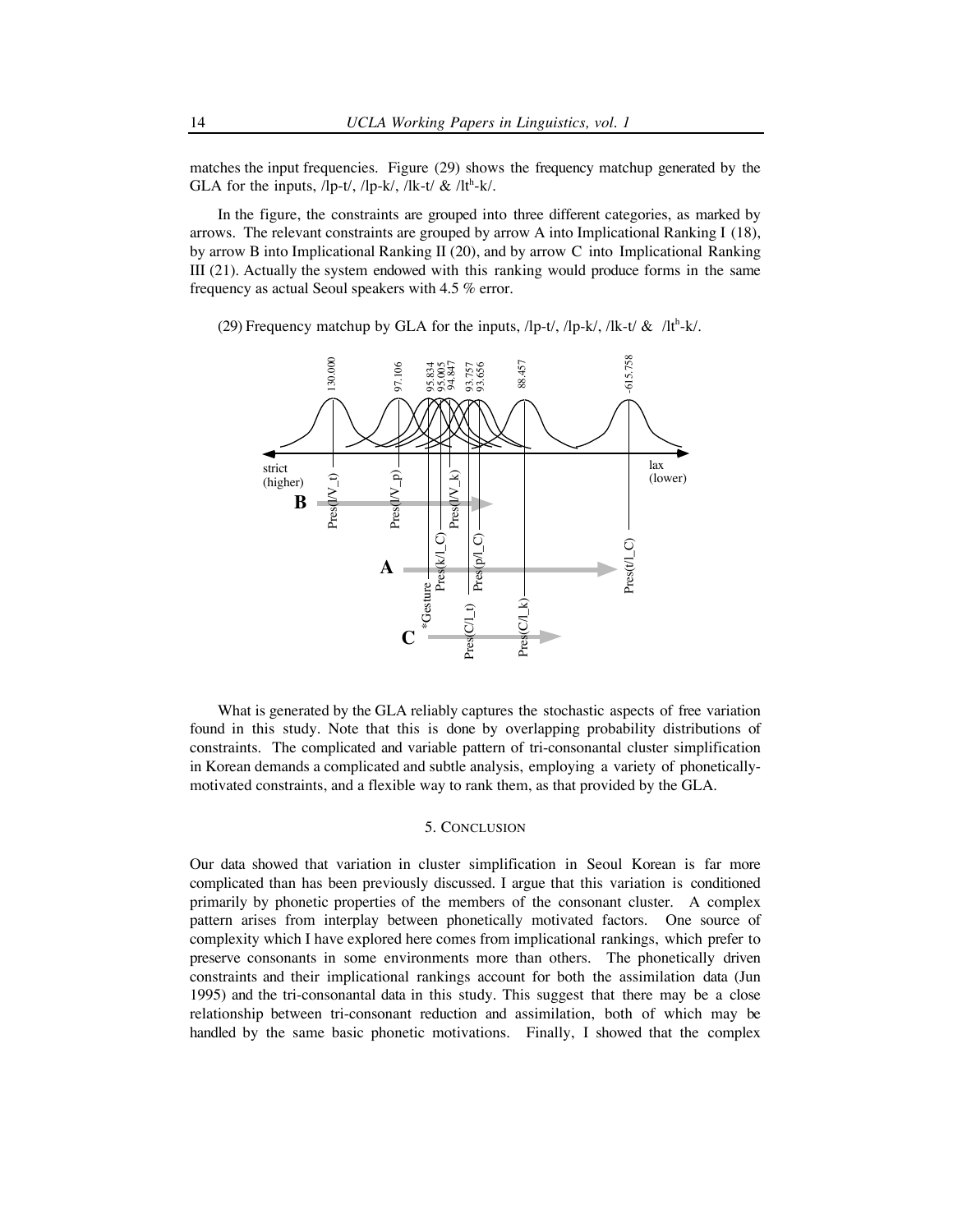stochastic aspect of a variation in the consonantal cluster simplification requires a sophisticated and subtle analysis, rather than simply manipulating rankings between constraints.

# **REFERENCE**

- BLADON, ANTHONY. 1986. Phonetics for hearers. In Graham McGregor (ed.), Language for Hearers, Pergamon Press, Oxford, 1-24.
- BOERSMA, PAUL. 1998. Functional Phonology. Ph.D. dissertation, University of Amsterdam.
- BOERSMA, PAUL, and BRUCE HAYES. 1999. Empirical Tests of the Gradual Learning Algorithm. Unpublished Manuscript, University of Amsterdam and UCLA.
- BYRD, DANI. 1994. Articulatory Timing in English Consonant Sequences. Ph.D. dissertation, UCLA. (Also in UCLA Working Papers in Phonetics 86.)
- CHo, YOUNG-MEE YU. 1990. Parameters of Consonantal Assimilation. Ph.D. dissertation, Stanford University.
- HAN, JEONG-IM. 1996. The Phonetics and Phonology of Tense and Plain Consonants in Korean. Ph.D. Dissertation, Cornell University.
- INKELAS, SHARON, and YOUNG-MEE. CHO. Inalterability as prescription. Language, 63(3), 529-74.
- IVERSON, GREGOR, and S. LEE. 1994. Variation as Optimality in Korean Cluster Reduction. In ESCOL '94.
- JAKOBSON, ROMAN, GUNNA FANT, and MORRIS HALLE. 1963. Preliminaries to Speech Analysis. Cambridge MA: MIT Press.
- JUN, JONGHO. 1995. Perceptual and Articulatory Factors in Place Assimilation: An Optimality Theoretic Approach. Ph.D. dissertation, UCLA.
- ———. 1996. Place assimilation is not the result of gestural overlap: evidence from Korean and English. Phonology, 13(3): 377-407.
- ———. 1998. Restrictions on Consonant Clusters. In B.-S. Park and J. H.-S. Yoon (eds), Proceedings of 11th International Conference on Korean Linguistics (11th ICKL):382-390.
- KIM-RENAUD, YOUNG-KEY. 1974. Korean Consonant Phonology. Ph.D. dissertation, University of Hawaii.
- KOHLER, KLAUS J. 1990. Segmental Reduction in Connected Speech in German: Phonological Facts and Phonetic Explanations. In W. J. Hardcastle and A. Marchal (eds.), Speech Production and Speech Modelling : p69-92. Netherlands: Kluwer
- ———. 1991. The Phonetics/Phonology issue in the Study of Articulatory Reduction. Phonetica, 48: 180-192.
- ———. 1992. Gestural Reorganization in Connected Speech: A Functional Viewpoint on Articulatory Phonology. Phonetica, 49: 205-221.
- KUEHN, DAVID. P. and KENNETH L. MOLL. 1976. A cineradiographic study of VC and CV articulatory velocities. Journal of Phonetics 4:303-320.
- LADEFOGED, PETER. 1975. A Course in Phonetics. 2nd ed. New York: Harcourt Brace Jovanovich.
- OH, MI-RA, and KEITH JOHNSON. 1997. A Phonetic Study of Korean Intervocalic Laryngeal Consonants. Journal of Speech Sciences, 1: 83-102.